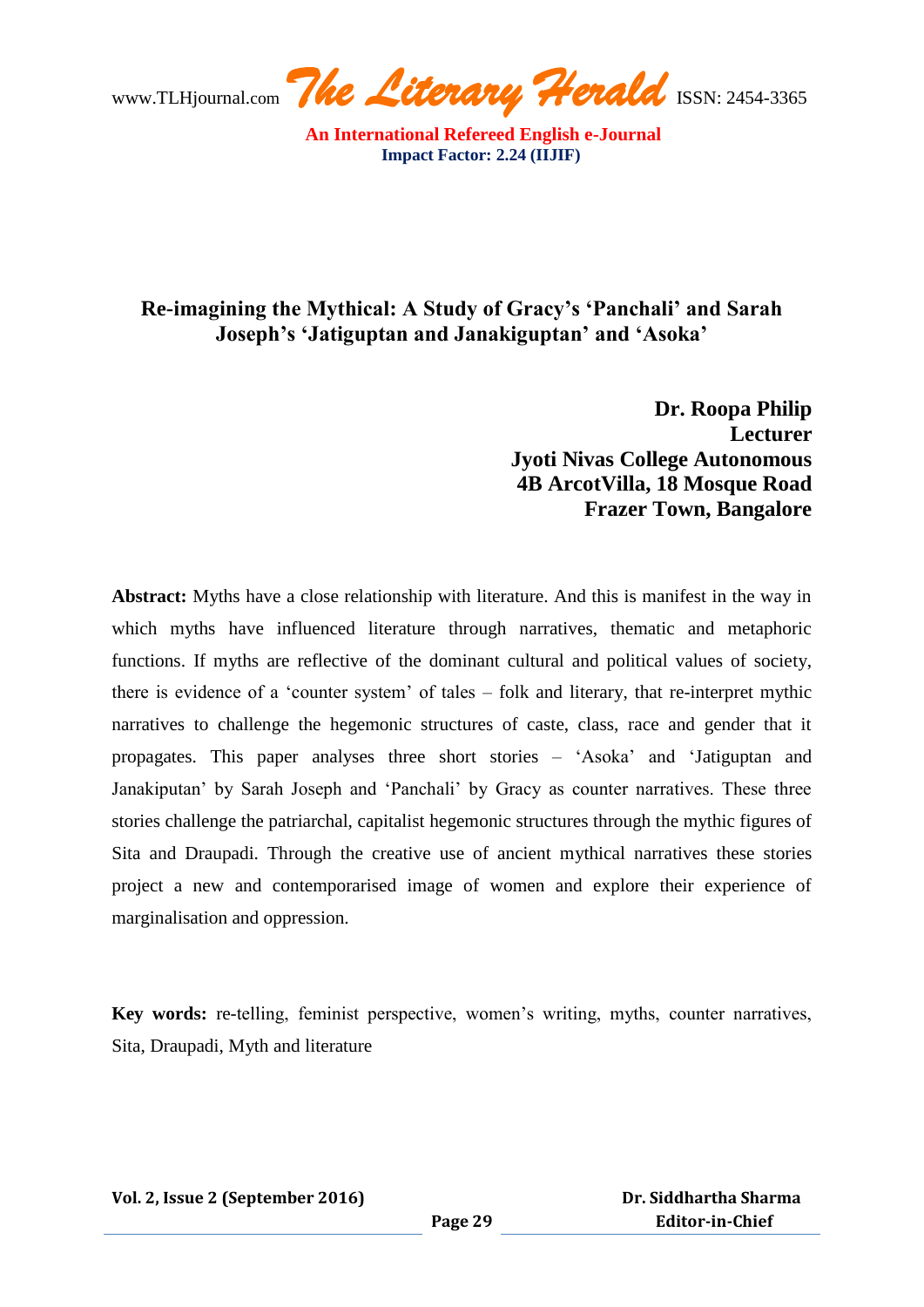www.TLHjournal.com **The Literary Herald** ISSN: 2454-3365

## **Re-imagining the Mythical: A Study of Gracy's 'Panchali' and Sarah Joseph's 'Jatiguptan and Janakiguptan' and 'Asoka'**

 **Dr. Roopa Philip Lecturer Jyoti Nivas College Autonomous 4B ArcotVilla, 18 Mosque Road Frazer Town, Bangalore**

Most explorations into mythology study these as narratives that are religious and connect it to ritual. Therefore mythology has for a long time fallen within the purview of the anthropologists who have studied them as "evolutionist" or "diffusionist" - as primitive tales that are connected to a particular stage of evolution of a society. However, there are other perspectives of myths that have come into vogue. These new visions of myths and what they are take into consideration the continuing relevance of myths and mythical characters in a particular culture or civilisation.

\_\_\_\_\_\_\_\_\_\_\_\_\_\_\_\_\_\_\_\_\_\_\_\_\_\_\_\_\_\_\_\_\_\_\_\_\_\_\_\_\_\_\_\_\_\_\_\_\_\_\_\_\_\_\_\_\_\_\_\_\_\_\_\_\_\_\_\_\_\_\_\_\_\_

In his essay "Notes on the Study of Myth", Richard Chase defines myth as "part of the cultural consciousness of a cultural group from whom it emerges. It is not meant to be interpreted literally but has a symbolic function…..Myth is a mode of cognition, a system of thought, a way of life…."(44) Therefore myths can be seen as having a symbolic or interpretative function and are not read literally. Often they are a representation of historical, psychological or socio-cultural truths, desires and dreams.

To quote Wallace W Douglas in "The Meanings of "Myth" in Modern Criticism":

The Mythic is what the French have traditionally referred to as 'merveilleux,' the lost world of dream and disorder and grotesquerie….it also imbeds a "complex of human problems" or carries "one of the archetypes from the collective unconsciousness of mankind" or "the timeless meaning of an individual's psychic life."(119)

Projected on to myths and mythical figures are the cultural norms and values of a society and the group or class or caste or gender that dominates. This view is relevant to Indian Mythology as well. In the introduction to *Indian English Drama: A Study in Myths*, Nand Kumar states that myths are part of human psychology and psychoanalytical approaches to myth studies examine these tales as narrativisation of "deep religious wants, moral cravings, social submissions, assertions, even practical requirements."(6) It is closely related to the cultural ethos of a community or nation.

Literature has a very close relationship with myths. The introduction to *Myth and Literature: Contemporary Theory and Practices* states that "myth forms the matrix out of which

| Vol. 2, Issue 2 (September 2016) |         | Dr. Siddhartha Sharma  |
|----------------------------------|---------|------------------------|
|                                  | Page 30 | <b>Editor-in-Chief</b> |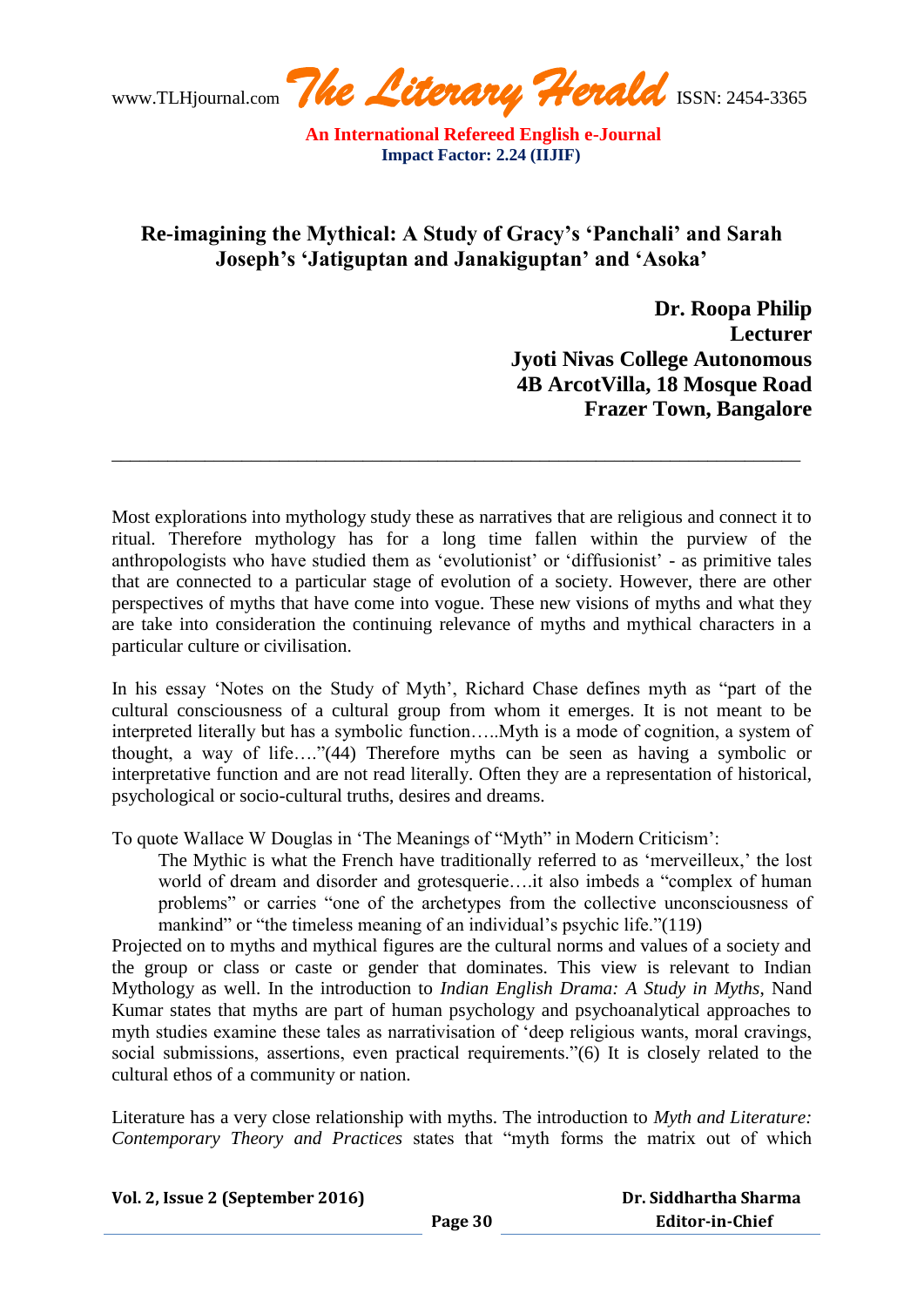www.TLHjournal.com **The Literary Herald** ISSN: 2454-3365

literature emerges both historically and psychologically"(ix) and therefore literature contains evidence of myths at the narrative, thematic and metaphorical levels. Myths and mythic characters often enhance our understanding and interpretation of a literary text.

This paper will analyse three short stories by two contemporary women writers in Malayalam and how they have used Indian Mythology to comment and critique the patriarchal nature of society.

**2**

*Gender Studies: Terms and Debates* defines patriarchy as a "social system in which maleness and masculinity are conferred a privileged position of power and authority.'(14-15) In patriarchal society man is the self and centre and woman the other. Within a patriarchal society there is systematic marginalisation of women in the cultural, economic and social realm. It is one of the many structures of oppression in place in a society and works in collusion with other systems of oppression like caste, class and race. Indian culture is patriarchal like most societies across the world. Though there are many female deities in India, this deification on one hand is contrasted with the reality of exploitation, violence and abuse – physical and emotional, of women.

Kavita A Sharma in "Exploring the Icons: Sita and Radha" examines how there is no correlation between a "goddess-centred and female controlled religion" and "high status for women or sexual egalitarianism" in society. "Hindu society for example, is highly patriarchal. Its defining structures relate males to males and women find their place in society by their associations with the men. In the realm of religion, however, women as Devi or Shakti is dominant." (95)

Two well known mythical women characters in India, who are deified, are Draupadi and Sita. These two figures who figure in the two primary epics of the culture, the *Ramayana* and the *Mahabharata*, are important, especially in their continuing influence on the imagination of the people –both at the religious and literary. *Ramayana* is "adikavya," i.e. "an epic in the realm of poetics" while *Mahabharata* is an "itihas", i.e. history. Maybe because of this classificatory difference, there are differences in the characterisation and interpretation or reaction to the two epics. While *Ramayana* has idealised characters, in the form of Rama and Sita, *Mahabharata* lacks the same level of idealisation. However, in the experiences of women characters, whether it is the "pativrata" Sita or the more problematic Draupadi, there is evidence of patriarchal representation.

According to Mridula Garg, there are three images of women in literature one of which is the goddess. The goddess is represented as "incorruptible, pure, all merciful and forgiving as in the presentation of Sita in the Ramayana….seen as Shakti, embodiment of power."(408) Sita is in various parts of the country constructed and projected as an "ideal woman and faithful character and often contrasted with less than perfect women characters like Draupadi". Draupadi, because of her polyandrous and sexual nature poses a challenge to male domination and monogamy making her a more problematic figure. Sita is also a contrast to

| Vol. 2, Issue 2 (September 2016) |  |
|----------------------------------|--|
|                                  |  |

| Dr. Siddhartha Sharma  |
|------------------------|
| <b>Editor-in-Chief</b> |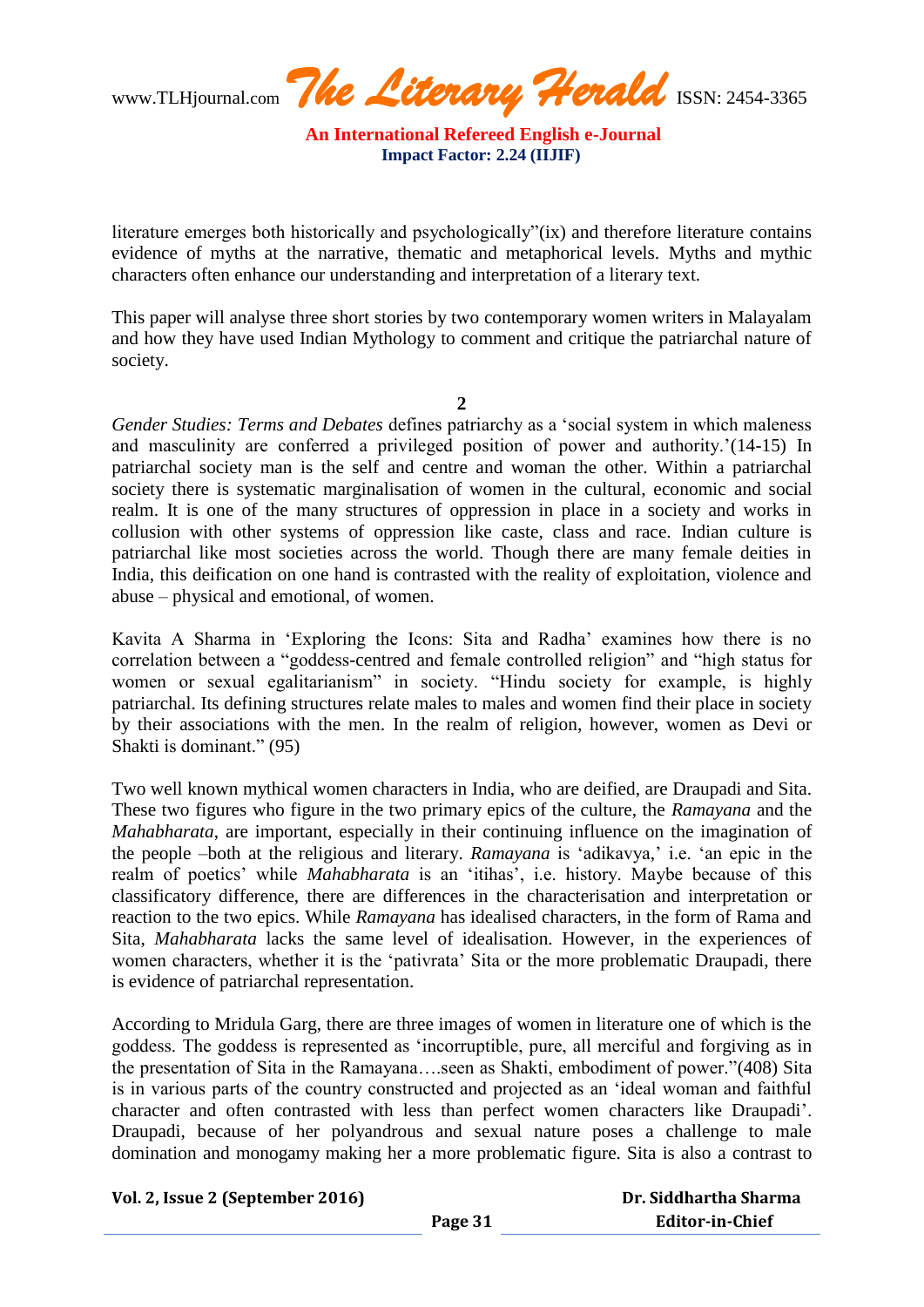www.TLHjournal.com **The Literary Herald** ISSN: 2454-3365

Surpanaka in the Ramayana and they can be seen as the two patriarchal stereotypes of femininity in society, with Sita representing the "domesticated conjugal love" and Surpanaka the other – "untamed, aggressive and therefore potentially threatening desire."

While Sita can be considered an archetype in Indian culture, i.e. 'a source-image the idealoriginal-image of woman." Draupadi, is somewhere in between Sita and Surpanaka and does not fit in smoothly with this definition of an archetype. But this does not mean that she is any less important as an iconic figure. Rajeswari Sunder Rajan in "The Story of Draupadi"s Disrobing: Meanings for our Times' illustrates how Draupadi and her narrative continue to have relevance in contemporary India especially for codifying women's experiences:

'Read as psychobiography (Gayatri Spivak's term), we have in the Draupadi story a text that serves as resource for operating relations of power. I don"t mean to propose some timeless and unchanging condition of women"s oppression in India based upon the wide contemporary currency of the epic"s narration of Draupadi"s humiliation. On the contrary, it is precisely the potential and the fact of its appropriation by opposite ends of an ideological spectrum – from the patriarchal legitimation of the control of women by inflicting punishment upon them, to claims for Draupadi as a proto-feminist cultural heroine that claim our attention. (332)

Thus both Sita and Draupadi can be seen as mythical symbols with "multiple layers of significance and multiple interpretations within the culture that generated it." They are both women who have undergone oppression and violence. Sita is abducted for a crime her husband committed and is on returning made to undergo the *agnipariksha* and later exiled Draupadi is shared among the five Pandaves and humiliated in public when she is dragged into court and stripped. Their experience of patriarchal violence and marginalisation might be the reason why they continue to influence contemporary literature, especially by women.

While classical texts like *Ramayana* and *Mahabharata* and most of the ancient mythologies expose and initiate Indians into the dominant cultural ethos, there has been a parallel tradition of "tales, customs and beliefs" that act as a "counter-system." In "Towards a Counter-System: Women's Tales' Ramanujan examines women's tales, comprising of tales told by women and centered around women, as narratives that challenge the established social norms and conventions. According to him, these tales are "creations of women"s fantasy that deny in imagination the restrictions of reality, the constraints of family, custom, even within themselves….the second alternate world speaks of what the first cannot….Such a dialogic response of one tradition to another….parodying, inverting, facing and defacing each other, but making them signify new and even opposite things." (446-447) Though Ramanujan"s essay refers to folktales, this notion of countering can be applied to literary narratives by women writers as well.

Chitra Banerjee Divakaruni"s *Palace of Illusions*, Ananda Devi"s *Draupadi's Veil*, Shashi Deshpande"s "The Day of the Golden Deer" and Kumudini"s *Letters from the Palace* are examples of attempts by various women writers tore-interpret and re-imagine the mythical narratives in their works. This subversive quality of women"s narratives, where they use the

| Dr. Siddhartha Sharma |  |
|-----------------------|--|
| Editor-in-Chief       |  |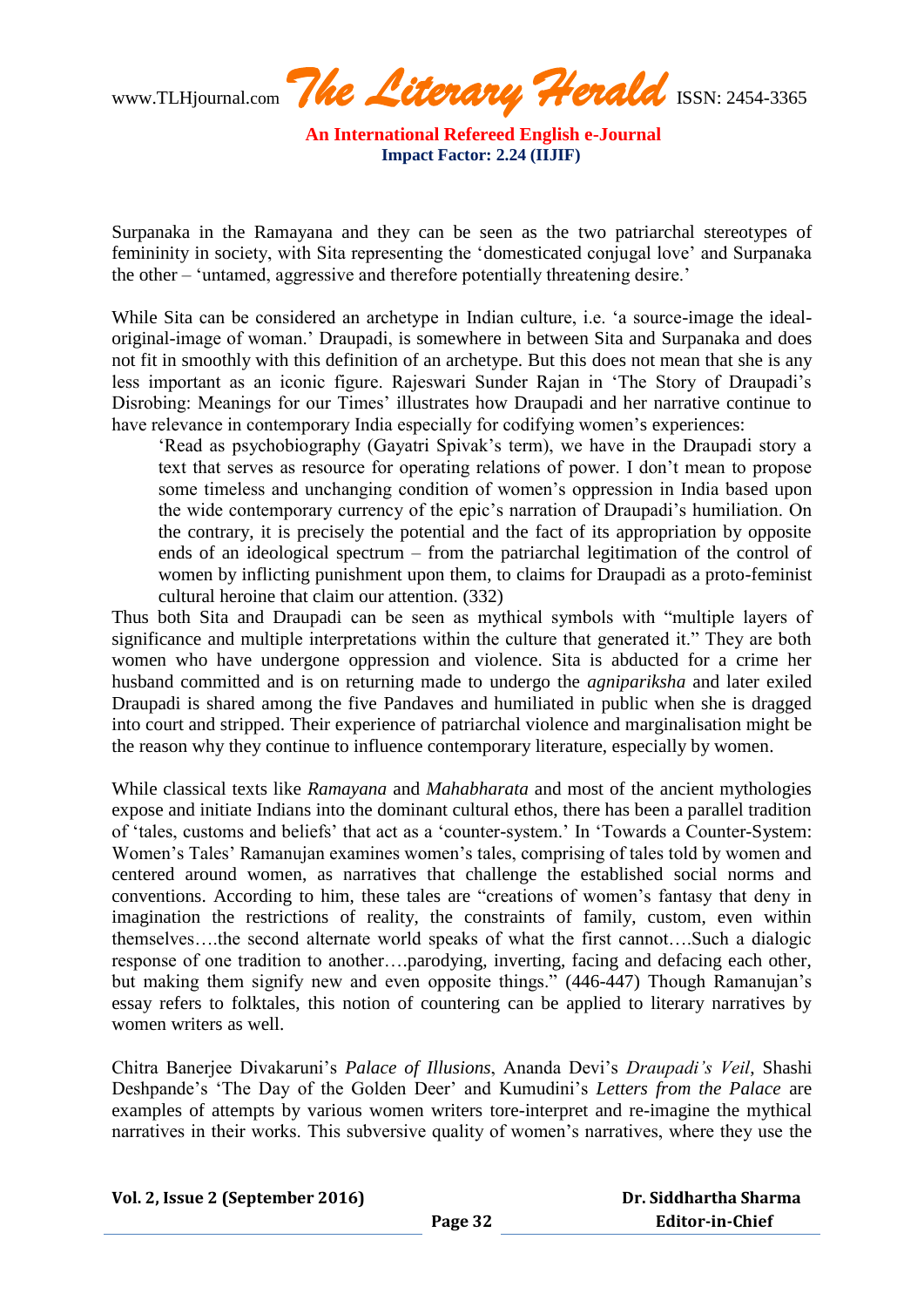www.TLHjournal.com **The Literary Herald** ISSN: 2454-3365

mythic to challenge, critique and counter the patriarchal is what is found in the three short stories – "Asoka", "Jatiguptan and Janakiguptan" and "Panchali."

**3**

"Asoka" and "Jatiguptan and Janakiguptan" written by Sarah Joseph, a prominent feminist voice in Kerala and "Panchali" by Gracy another contemporary woman writer from Malayalam well known for her stories, can be considered subversive re-tellings of the mythic from a feminist point of view.

"Asoka" is a subversive re-telling of the *agnipariksha* scene from the *Ramayana.* If the *Ramayana* is the story of Rama then Sarah Joseph"s narrative focuses on Sita and makes her the speaking voice. The story lends itself to an eco-feminist reading of Sita and the battle between Ravana and Rama.

Eco-feminism emerged in the 1970s with the intersection of feminist and environmental theories and activism and is founded on the belief that all forms and structures of oppression are connected. "Ecological-feminism is the position that there are important connections between how one treats women, people of colour and the underclass on one hand and how treats the nonhuman natural environment on the other. Therefore, exploitation of nature is connected to patriarchal oppression of women.

By metaphorically linking war ravaged Lanka with Sita, the story attempts to illustrate the oppression and violence that the two are subject to. The story begins by relating Sita"s weather beaten body to war ravaged Lanka:

Seetha lowered her eyes and gazed at her body. Body! Earth-shattered in assault by the cold, the rain, the sun, rapacious looks, devastating evil-eye! Face. Neck. Breasts. Navel. Waist. Legs. Feet. The scars of terrible trial. The scab of tears. Outrage, festering. Tresses fallen in the soil, tangled and knotted, dragged in the dust. Nails grown long, ragged. Skin peeling off in scales. (26)

In the above description, it is not possible to distinguish the description of Sita"s body and from that of Lanka or the land. The land and she are united in their experience of violence and oppression. The story is replete with images of nature, especially of nature that has been ravaged and destroyed- "The sea lay silent, its dark calm throbbing. The sun fell into it drop by drop like a melted clot of blood dripping. (29) Nature in the story mirrors Sita"s experience and emotional state.

The connection between Lanka and Sita serves two purposes. On one hand, it lends the story an eco-feminist perspective by illustrating the idea that nature or Earth experiences the tyranny of hegemonic structures along with women. It also serves to lend a cosmic significance to the ordeal that Sita was to be subject to – the *agnipariksha*. The references to "vultures" cries, like laments, the fire in her eyes that burn the hands of the maidens transforms her into mother nature and puts her in contrast to Rama. In the story, Rama, who is referred to only as the 'Victor,' represents modern man.

| Vol. 2, Issue 2 (September 2016) |  |
|----------------------------------|--|
|----------------------------------|--|

 **Dr. Siddhartha Sharma Editor-in-Chief**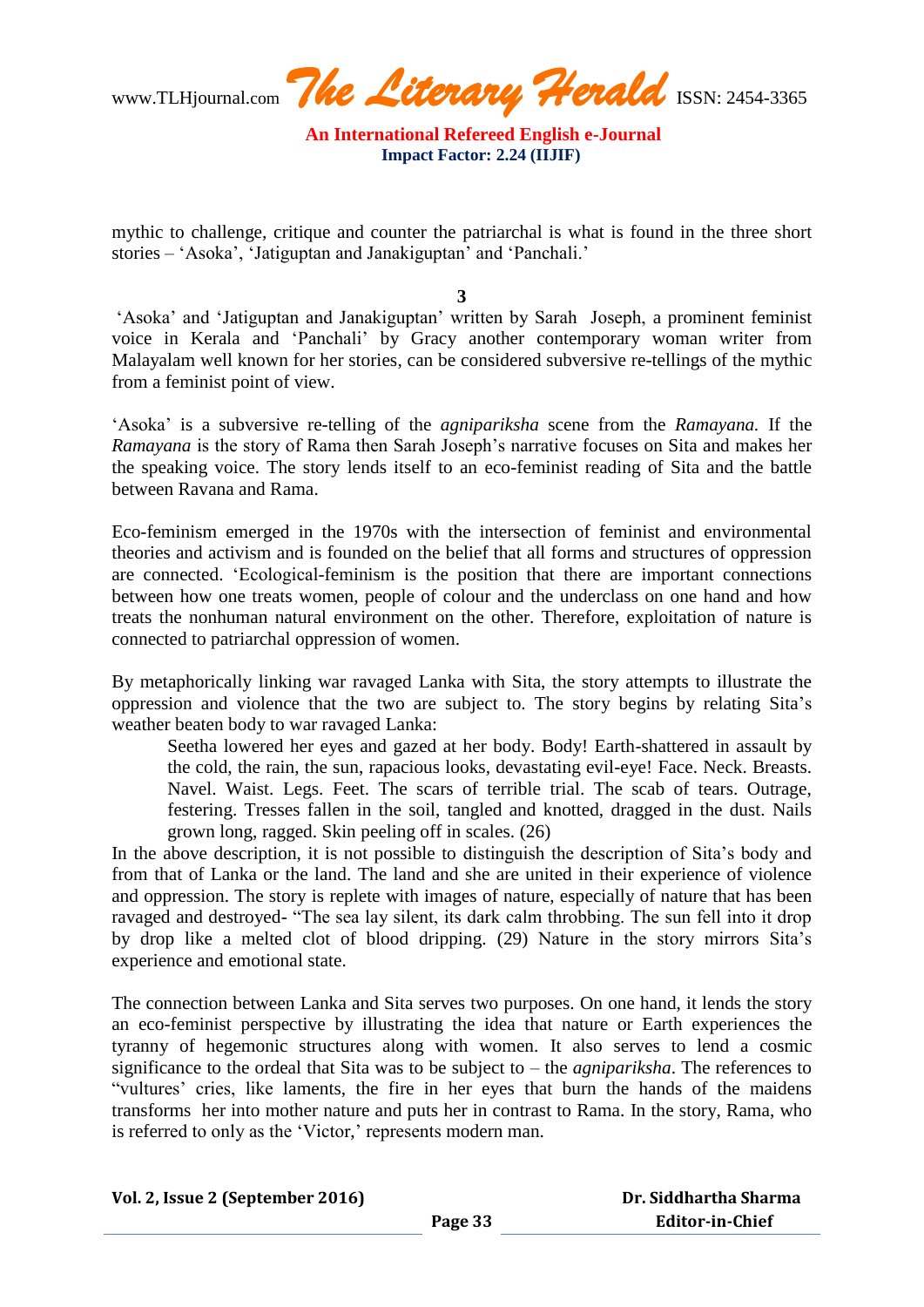www.TLHjournal.com **The Literary Herald** ISSN: 2454-3365

Like the war-ravaged Lanka, Sita also experiences patriarchal violence when she is subject to the test of her chastity – "Lanka is the land hurled down by the Victor. Seetha and Lanka are one." (31) If the *Ramayana* is silent about Sita and how she felt about the *agnipariksha* , here in this story, there is no such restraint. Sarah Joseph"s Sita burns with anger at the injustice she is subject to:

From this moment, his arms will sow not the quivers of pleasure on earth. Never will his kiss make its sinews throb; never will it kindle wild fragrances in the throbbing. From now, all that remained to be remembered were the slivers of rock, the harsh words he threw in the daylight, before the entire world. Only the shudders of this moment in which the body enters the raging fire as raw flesh. (33)

This signals the end of the love story of Rama and Sita. They are now not lovers or partners, but victor and vanquished, oppressor and oppressed.

In contrast to this version of Sita, there are references to Sita in an earlier more pastoral time: Seeta was then at Mithila. Little legs, rounded and fair were stomping about with little golden anklets tinkling…All the fields bore rich harvests. Bountiful rain and abundant sunshine sported above them. The springtime was one of plenty. The mellow ripeness of fruit was unsullied by worms. The streams ran full, pressing against the land. There were placid valleys for the birds to sing full-throated, for the kid-goats to graze in peace….. (32)

In fact Ravana, referred to as the 'Vanquished' in the story, is portrayed more sympathetically because he and Sita have both suffered atrocities at the hand of Rama. While Sita is undergoing the *agnipariksha,* elsewhere in the story, Mandodari is shown guarding Ravana"a funeral pyre. Therefore, the fire connects Ravana and Sita – they are both cleansed and rejuvenated by it (like earth). They become kindred spirits in their experience of destruction and violence.

Therefore, through the narrativisation of a specific incident from the *Ramayana*, the story explores modern society and its attitude and treatment of nature and women. The story becomes an indictment of modern industrial society and the exploitative nature of capitalist society where everything becomes a commodity including the earth. What matters in such a society is monetary gain regardless of the cost. While Rama becomes a metaphor for contemporary society that is both capitalist and patriarchal, Sita stands for women and nature that are exploited and subjugated by it.

Sita becomes the focal point in the narrative, another digression from the *Ramayana* where Rama is the point of focus. Since the story unfolds from Sita"s perspective, the readers are called to sympathise with the injustice she is subject to, while Rama becomes harsh, cold and unfeeling. He is transformed into the ruthless capitalist exploiting nature for commercial or monetary gains.

The other story "Jatiguptan and Janakiguptan" also puts forth a similar vision. The crucial point of difference between the two being, while "Asoka" subverts the mythical narrative by narrating the events from Sita's point of view, this story evolves as two disturbing nightmares

| Vol. 2, Issue 2 (September 2016) |
|----------------------------------|
|----------------------------------|

| Dr. Siddhartha Sharma  |
|------------------------|
| <b>Editor-in-Chief</b> |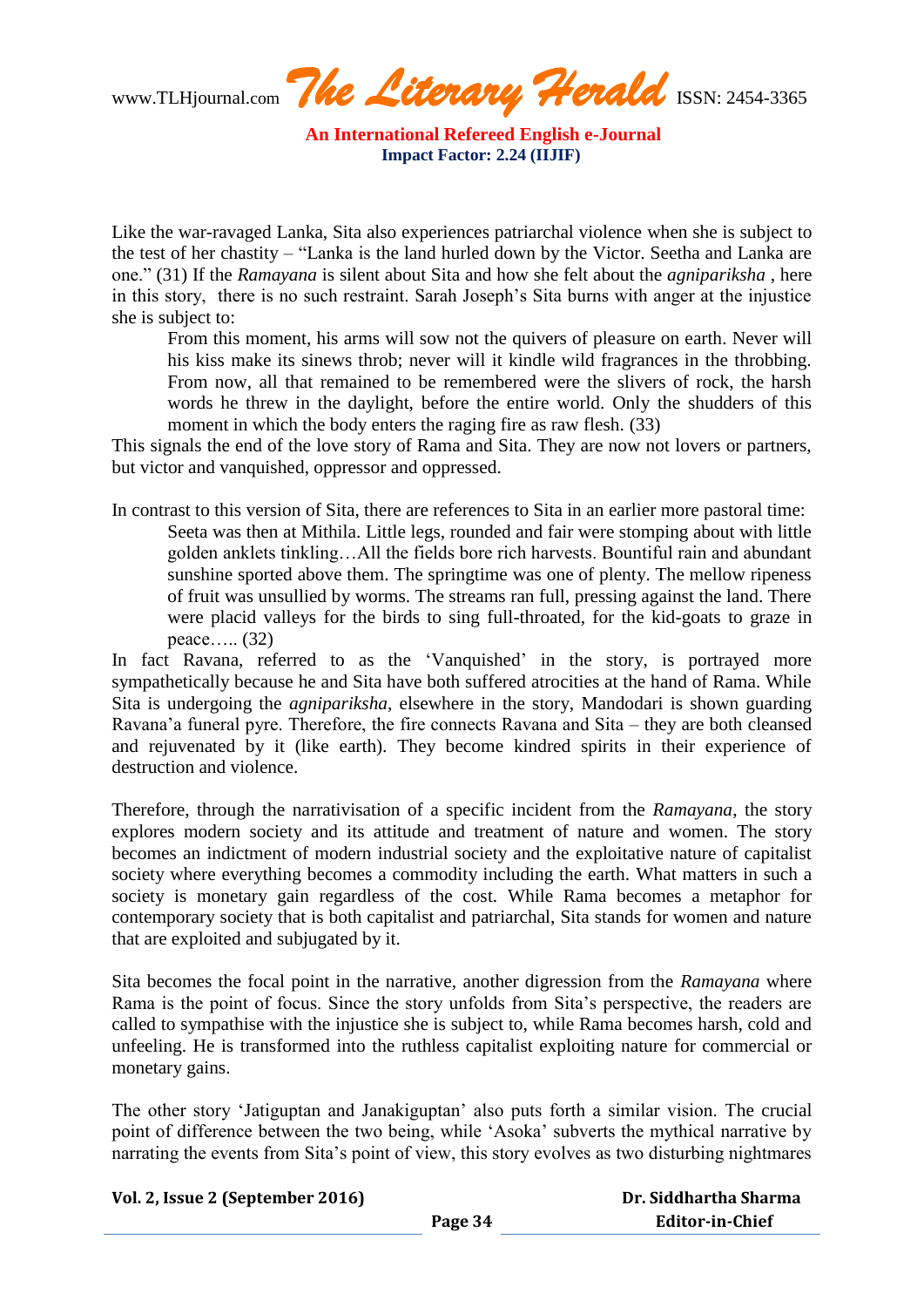www.TLHjournal.com **The Literary Herald** ISSN: 2454-3365

that Jatiguptan (who is the Rama figure) has. In the first dream, he dreams that he is wandering around naked in the jungle with only his weapons (bow and arrow) to cover his modesty. The leopard and bird he encounters become metaphors for Nature– while he is described as an 'obscene sight,' the leopard is unashamed and powerful. Janakiguptan (Janaki is a synonym for Sita) questions the relevance of carrying arms in a forest in the story, like in the *Ramayana*, when she says, "this craze for arms will make you constipated during the age of kali." (36) The second dream alludes to the Mahabharata and the destruction of the Kurukshetra war. In this nightmare he witnesses burning tents and the blood stained cloth of his menstruating wife. Both the dreams become metaphors of the destructive power of war and conflict and the effect it has on Nature, represented by the menstruating Sita. But in both stories, Sita in the end is rejuvenated, expressing an optimistic belief that earth and nature has the power to cleanse and resurrect itself despite the violence done to it. However, there is no such respite for Jatiguptan, who continues to find no relief from his oppressive constipation at the end of the story.

We live in a world where conflict and violence are often glorified and narrativised through the rhetoric of courage, patriotism and honour. These two stories give us a different perspective of war by highlighting its destructive and bloody side, and the women characters become the mouth piece of this counter narrative. Whether through Janakiguptan who asks:

Husband don"t you see these woods? The gentle ascetics live. Here. Their Kindred and their children. Play with the Marotti seeds, not guns. Look at the trees, they burst. With bunches of fruit, green and ripe. The yams are plentiful. Don"t you see the forest in full bloom? The gentle animals. The birds flying calm and serene. Lotus blossoms thrive in every pond. The mountain-springs that fall and scatter in delight….

In such a place – fur whaa ya need all the sticks and swords? Ar ya crazy? (36-37) Or through the maid servant he encounters in the second dream and her question, "Weren"t th" l"l kids all clobbered t" death so tha five rottin" old wrinklies c"d live?" (40)

The mythic Sita is seen as the daughter of the earth and here in these stories she posits a criticism of the destruction and loss of life caused by urban, industrial man"s greed. In many folktales, especially those that have originated in tribal communities, Sita is portrayed a child of the forest - like them. A similar idea is put forth in these two stories where Sita advocates a pastoral tribal existence over the industrialised, exploitative relationship between man and nature in modern society. Kerala is also familiar with tribal movements and agitations (some of them ongoing) and these stories in a way sympathise with the displacement that they face when their lands are taken over. Jatipguptan, in the forest with arms can be seen as representative of the state that forcibly takes over their land and delegitimises them.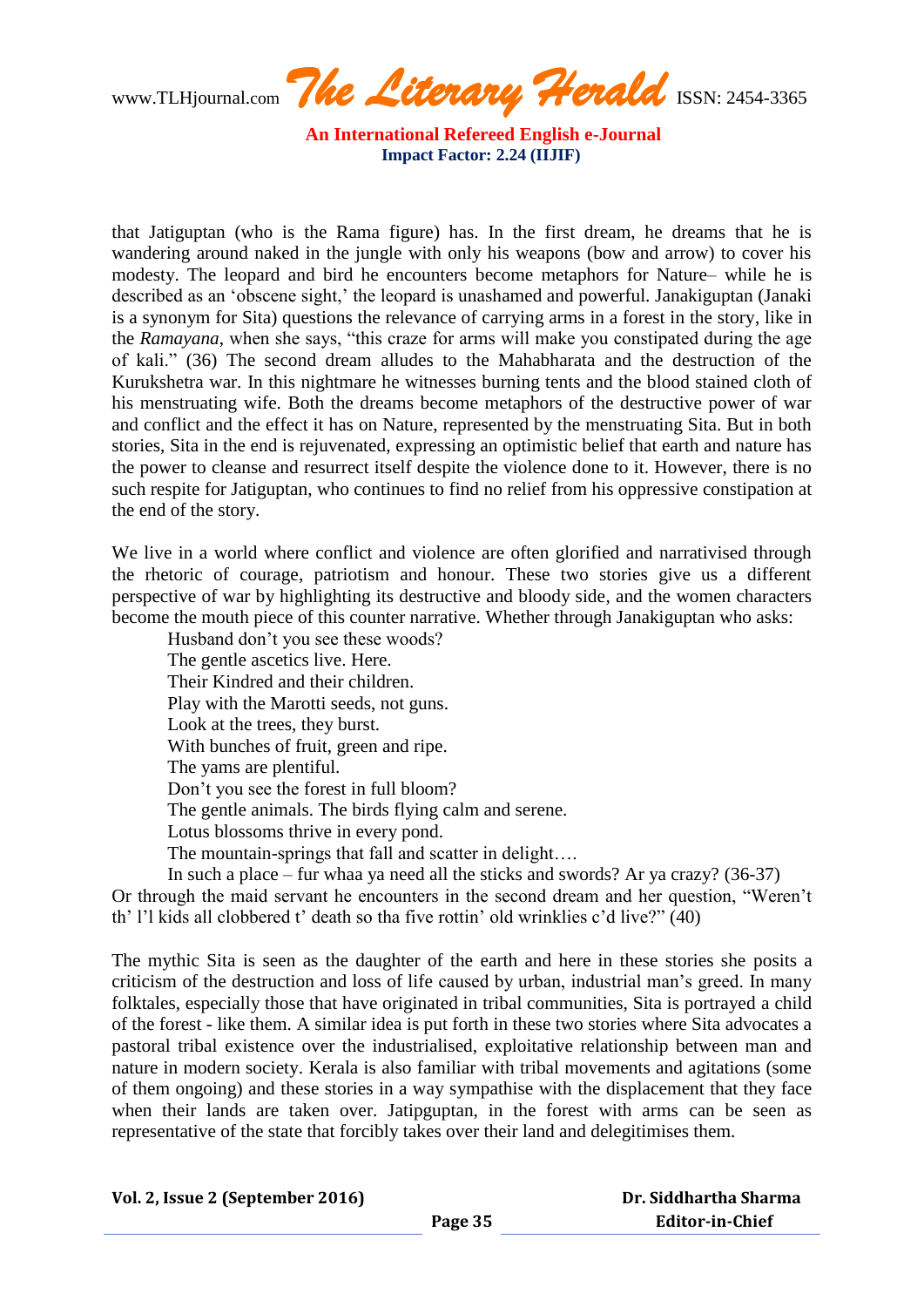www.TLHjournal.com **The Literary Herald** ISSN: 2454-3365

The self-destructive aspect of this violence is alluded to in the story as Jatiguptan"s severe constipation – he is unable to relieve himself and this could be a manifestation of nature"s revenge where his body rebels against his actions and turns on itself, much like what man is doing when he treats the environment as a mere commodity. The masculine, represented by Jatiguptan and the Victor in the two stories, stands for the destructive, exploitative and violent way of life, while the feminine, through Sita and Janakiguptan represent a counter view that challenges and warns against such a way of existence. Janakiguptan, becomes the voice of reason and wisdom as well as a metaphor for nature or the environment.

Gracy's 'Panchali' is set in contemporary time, unlike the other two stories, and begins as a description of what seems like a normal wedding night of the couple Krishnaa and Phalgunan. The mythic elements that lend the story its significance is present from the beginning itself – with the names of the two primary characters and the title of the story. Krishnaa interestingly is a synonym for Draupadi as is Panchali, while Phalgunan is another name for Arjunan, the third of the Pandava brothers.

Krishnaa who in her adolescence, has carried on love affairs with five young men simultaneously is exploited and humiliated by her husband every night by his desire to avenge this "transgression" of hers. And he does this by making her into a Draupadi and like in the myth depriving her of a voice. On the first night he behaves like Yudhishtaran, the next night like Bhiman, then like Arjunan, Nakulan and Sahadevan, in process, he submits her to physical and emotional torture, completely disregarding her wish and feelings.

The story narrated from Krishnaa"s perspective illustrates the oppressive and exploitative nature of man-woman relationship in patriarchal society where it becomes a tussle for control and hegemony:

Krishnaa gasped, her heart missing a beat. With a smile that was hardly his alone, Phalgunan rose and held Krishnaa close to him. In a voice that she could scarce recognise, he said, "I was just remembering Krishnaa, what a rasika you were. You called the five of us Pandavas, loving each one of us equally, without a difference!" She knew then that a calamity stood waiting, with huge gaping jaws, to swallow her whole life. (112)

Draupadi in the epic is denied agency – though she is won by Arjuna, she is shared equally by all five brothers without being given a say in the matter. In that sense, though she deviates from the strict patriarchal code of monogamy that govern women, she is still a silenced and marginalised figure in the epic narrative. She is denied agency in choosing her husband and forced to fall in line with the idea of the dutiful and obedient wife. However, since *Mahabharata* is more of an 'itihas,' she is not idealised and there are indications of her rebelliousness and dissatisfaction with this arrangement.

In the story, the myth is used by Phalgunan to oppress and render Krishnaa powerless. Her deviation from the norms of a good and chaste woman is punished by sexual abuse and assertion of his power as a husband over her. However, if Phalgunan uses the patriarchal mythic narrative to deny her agency and control, Krishnaa finds a means of retaliation

| Dr. Siddhartha Sharma  |  |
|------------------------|--|
| <b>Editor-in-Chief</b> |  |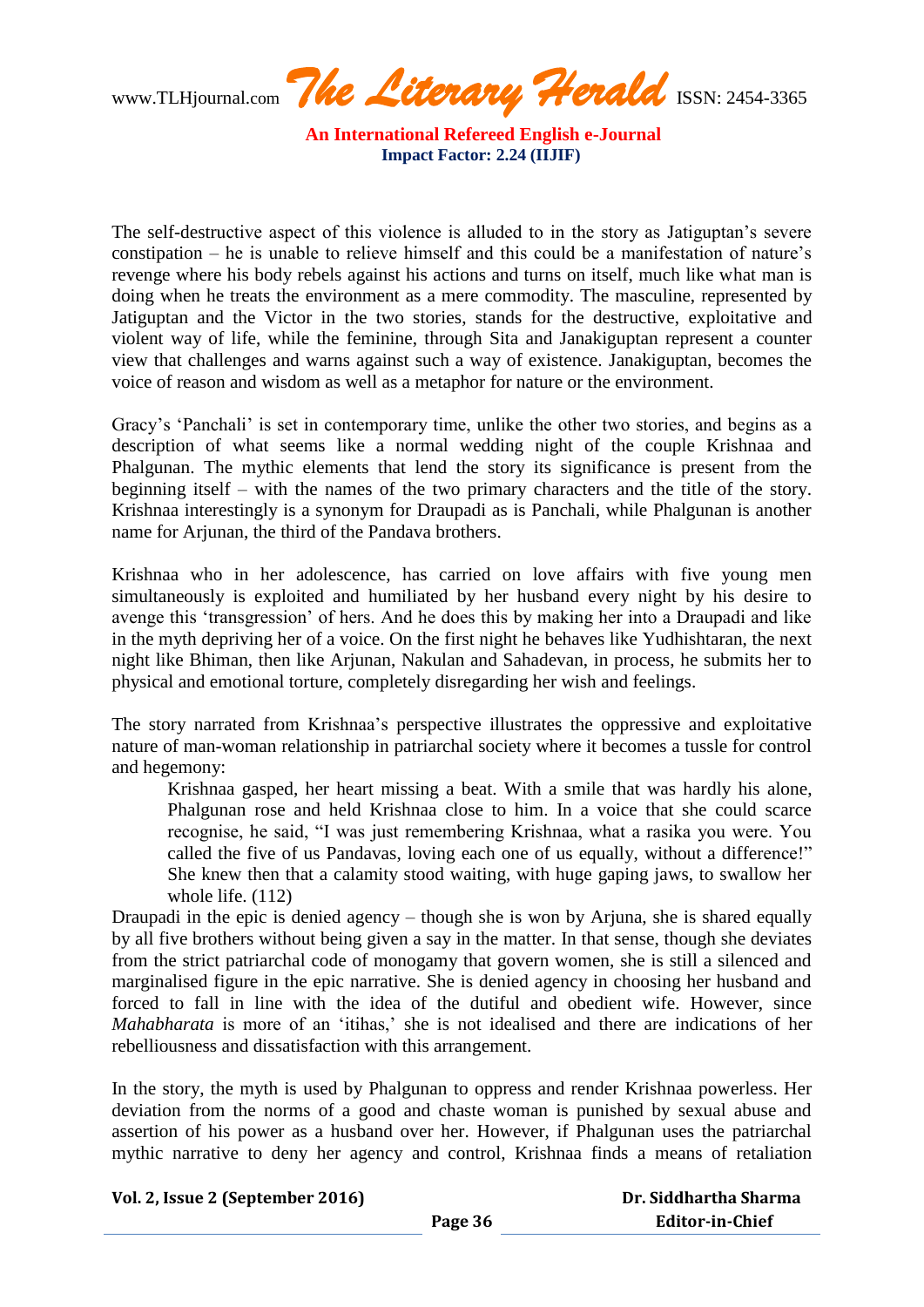www.TLHjournal.com **The Literary Herald** ISSN: 2454-3365

through the subversive reading of the same myth. She transforms, through her actions, Draupadi from a patriarchal character to one who asserts her self and refuses to subject. Krishnaa is not docile and accepting of her mistreatment at Phalgunan"s hands: "As he was getting ready, Krishnaa"s hate-filled eyes stabbed the back of his neck like a mutinous sword" (115)

Unlike her mythic counterpart, she is not willing to forgive the humiliation she was subject to by her husband and she finds the strength and means to retaliate using the same narrative that was used to subjugate her:

The door swung wide open even as he knocked. Krishnaa stood there, her hair dishevelled and her face soaked in sweat. The big kumkumam pottu on her forehead had spread, glowing like a funeral pyre. Almost singed, he peeped inside with trepidation. His eyes were blinded by a luminous pitambaram-yellow light that flooded the room. Trembling he asked, "Krishnaa, who is inside?" Krishnaa burst out laughing. "It's true that Panchali had five husbands. But in her time of need not one of them supported her. Someone else was required for that. If you don"t know who that is, I suggest you go read the puranas first." (115)

In a surrealistic ending to the story, Gracy"s Krishnaa transforms herself into the mythic Panchali and uses the myth to challenge and counter the patriarchal discourse of marriage that attempts to deny her agency. She refuses to be oppressed and silenced. This is what characterises the women in all stories. "Asoka" and "Jatiguptan and Janakiguptan" use mythic characters and setting to comment on the contemporary world, while "Panchali" uses the mythic as a metaphor for contemporary women's oppression, illustrating through this the power of the mythic to oppress as well as liberate.

Krishnaa, Sita and Janakiguptan refuse to be silenced and docile in their experience of patriarchal violence. In both 'Asoka' and 'Panchali,' the rebellious nature of the women characters is described through fire imagery – While the Sita"s eyes are likened to burning coals, Krishna"s pottu is described as fiery. Through their actions, these women characters counter and critique patriarchal discourse.

The authors creatively use mythic narratives to comment on and critique contemporary society and write their selves and experiences through the use of myths as narrative (like in "Asoka" and "Jatiguptan and Janakiguptan") or metaphor (like in "Panchali"). By reinterpreting the myths from a woman centric position, they attempt to erase the silences and empower the women characters. Janakiguptan and Krishnaa speak and act out and refuse to be subjugated while Sita complies but not without resistance. In contrast the male characters, the Victor, Jatipugtan and Phalgunan represent hegemonic structures of oppression that the women characters need to overcome in order to establish their agency. Therefore, it can be concluded that all three stories use ancient mythical narratives creatively to project a new and contemporarised image of women and explore their experience of marginalisation and oppression.